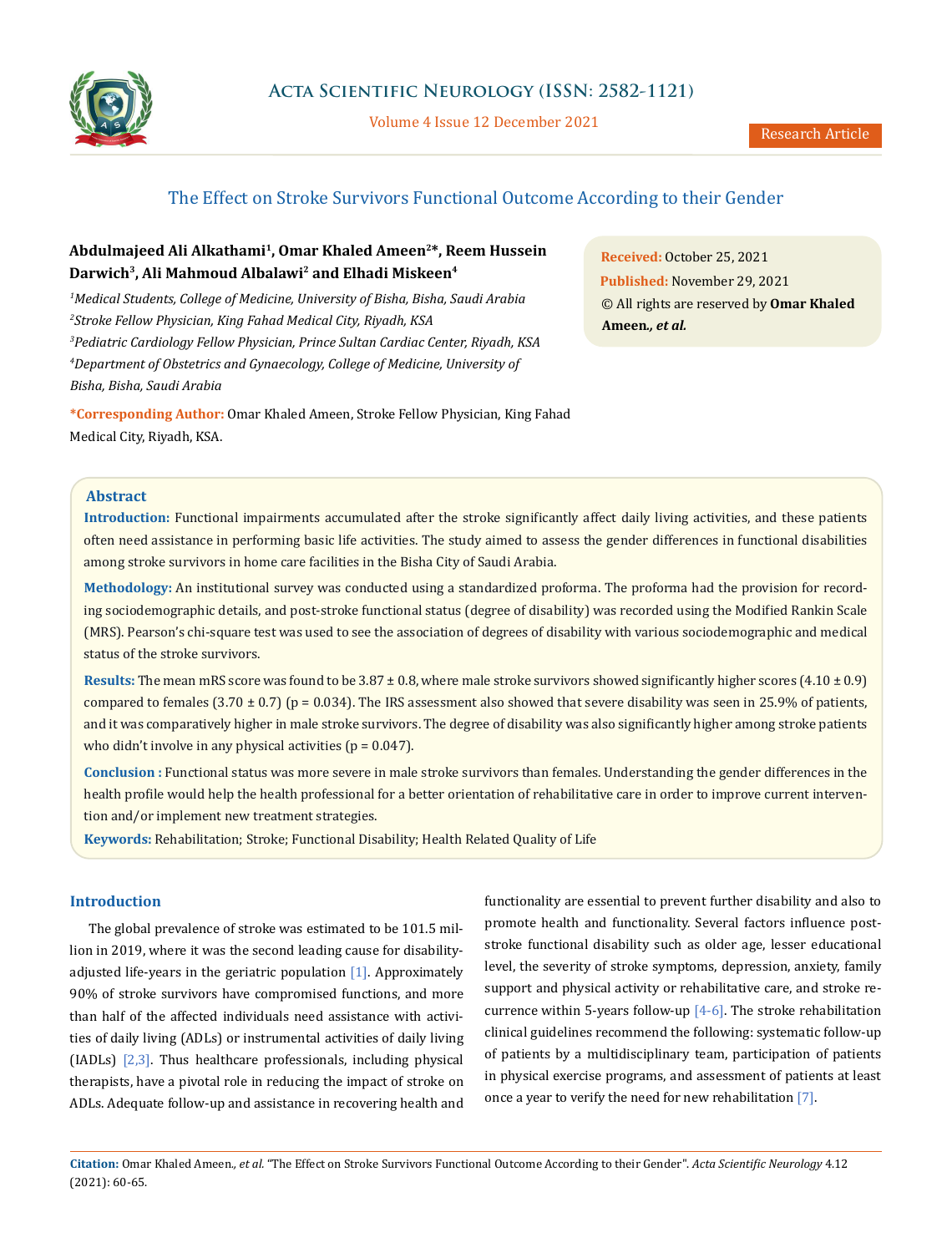In the Kingdom of Saudi Arabia, the total estimated population size in 2020 was 35.1 million, of which 21.3 million are native Saudis, and 13.6 million are non-Saudis  $[8]$ . There is a lack of data regarding the prevalence of stroke and also about the post-stroke functional disabilities experienced by the affected individuals. Even though there is no recent nationwide data regarding the incidence and prevalence of stroke, the rates are low compared to other western countries, as reported by some population-based studies [9-11].

Health-Related Quality of Life (HRQoL) is an imperative index for measuring the functional outcomes in stroke survivors. Many factors such as age, gender, social support, disability undertaking, and rehabilitative care are some of the main determinants of HRQoL in these affected individuals  $[12]$ . Numerous studies have stated poor functional disabilities among stroke survivors compared to that of the general population  $[12,13]$ . Although, stroke survivors almost have a less physical disability by the end of the first three to four months and tend to show some gains in functional measures [14]. It is reported that only 25% of the stroke survivors returned to the level of everyday participation and physical functioning compared to the stroke-free community dwellers [15]. A study done in KSA reported that age and functional abilities play vital roles in influencing HRQoL  $[16]$ . The gender differences in numerous aspects of stroke, such as risk factors, clinical features, mortality rate, and functional measures, etc., are well recognized. Female stroke patients who have higher life expectancy than male patients may become a huge burden for society and the healthcare sector  $[17]$ . It is thus important to investigate the gender differences in post-stroke functional disabilities among the geriatric population who are stroke victims. There is a scarcity of information related to mortality and functional outcomes in stroke patients in Saudi Arabia. Identifying the health and functional profile of the stroke survivors of a particular region would help assess the common needs of this group. This could be used to implement new and/or modify existing rehabilitative and home care services based on these survivors' identified common needs. Hence this study was aimed to assess the gender differences in post-stroke functional disabilities and associated factors among stroke survivors in the Bisha region of Saudi Arabia.

## **Methodology**

A cross-sectional study was done among stroke survivors who were residents of elderly home care facilities in Bisha City, Saudi Arabia. We identified 85 stroke survivors out of 404 home care beneficiaries. The ethical approval to perform the survey was taken from the Research and Ethics Committee of Bisha University. The identified subjects were informed about the purpose and benefits of the study, and consent was taken from all 85 participants.

 A standardized proforma was used to collect information that included Sociodemographic characteristics, personal and medical history, information related to rehabilitative (physiotherapy) and home care activities, and a modified Rankin Scale (mRS) [18] was used for assessing functional independence. A single calibrated examiner through a mixture of interview and examination collected information.

#### **Data management and statistical analysis**

The responses obtained were entered in Microsoft Excel and subjected to statistical analysis by an independent biostatistician. An SPSS version 23 (IBM Corp. USA) was used for carrying out the required statistical analysis. Continuous variables were expressed as means with standard deviations, and categorical variables were presented as frequencies and percentages. Association between categorical variables was tested using Pearson's Chi-square test. A probability value (p-value) less than 0.05 was considered to be statistically significant.

#### **Results**

The mean age of the subject in our study was found to be 79.6 ± 10.7 years. The sociodemographic characteristics showed that 54.1% were females, 68.2% lived in Bisha city, 97.6% had no formal education, and 65.9% had a normal Body Mass Index. It was found that 96.5% were hypertensive, 54.1% had Diabetes Mellitus, and 14.1% had Heart diseases. A family history of stroke was reported by 41.2% of the participants.

The assessment of the Degree of disability or dependence was done using the modified Rankin Scale (mRS). The mean mRS score was found to be  $3.87 \pm 0.8$ , where male patients showed significantly higher scores (4.10  $\pm$  0.9) than females (3.70  $\pm$  0.7), p = 0.034. It was found that all the subjects had some form of disability where 25.9% had a severe disability, 37.6% had a moderately severe disability, and 34.1% had a moderate disability (Figure 1). When we evaluated the relationship of Degree of disability with the gender of the participants, it was found the severe disability was comparatively higher in male patients (68.2%) compared to

**Citation:** Omar Khaled Ameen*., et al.* "The Effect on Stroke Survivors Functional Outcome According to their Gender". *Acta Scientific Neurology* 4.12 (2021): 60-65.

61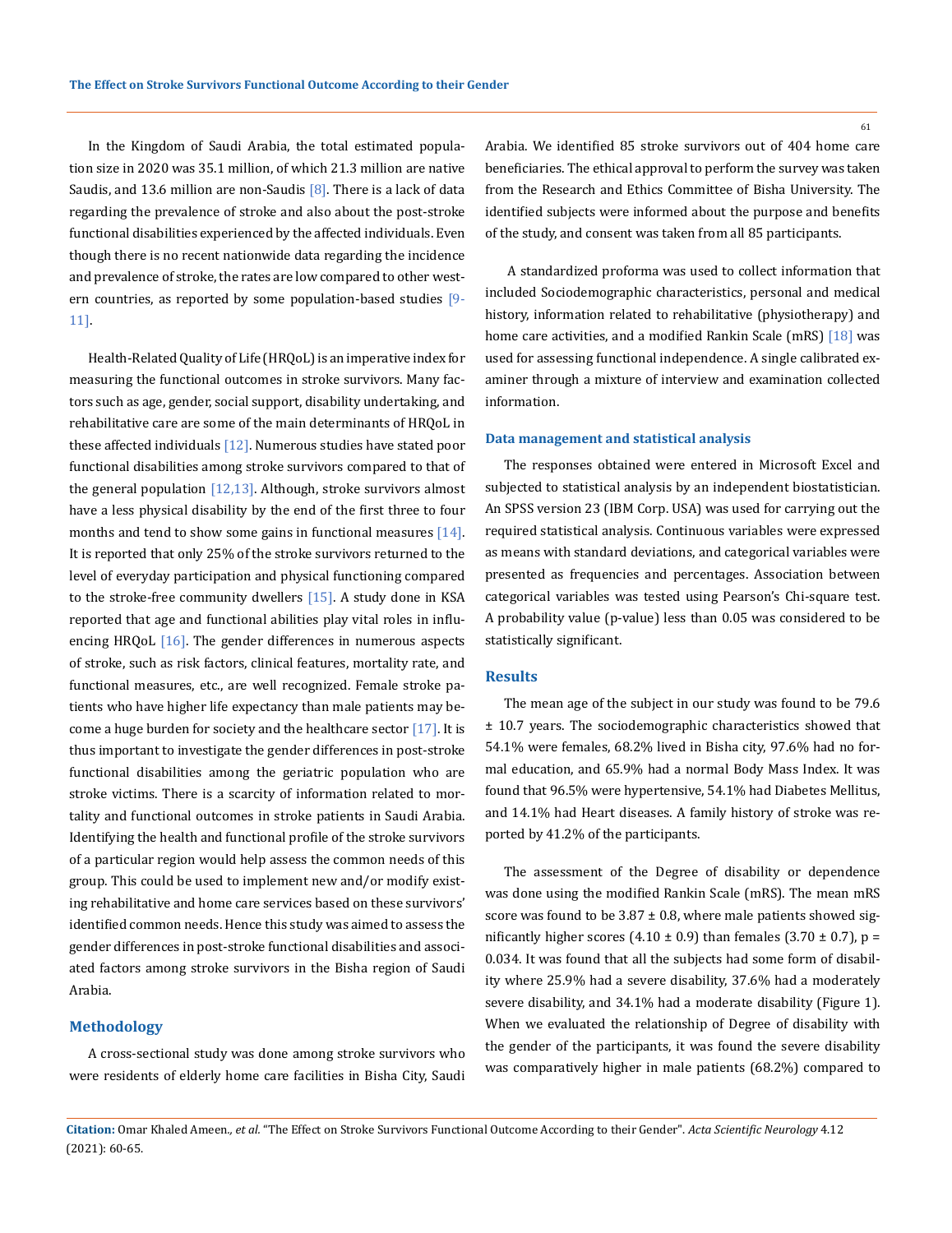females (31.8%), whereas moderately severe disability and moderate disability were found to be more in females (56.3%, 72.4%) than males, which showed a statistically significant association ( $p =$ 0.013). There was no statistically significant relationship observed with age  $(p = 0.971)$  and the Body mass index of the participants ( $p = 0.466$ ). Our study found that  $45.5%$  were doing physical activity during home care, and it was observed that severe disability (54.5%) was comparatively more in patients who didn't do any physical activity, which showed a statistically significant association (p = 0.047). Patients' Degree of disability didn't have any significant relationship with the duration spent in-home care  $(p =$ 0.788) (Table 2).



**Figure 1:** Classification of subjects according to modified ranking scale (mRS).

|                           |                      |                  | 62             |  |
|---------------------------|----------------------|------------------|----------------|--|
|                           |                      | <b>Frequency</b> | <b>Percent</b> |  |
| Gender                    | Female               | 46               | 54.1           |  |
|                           | Male                 | 39               | 45.9           |  |
| Residence                 | Bisha city           | 58               | 68.2           |  |
|                           | Bisha villages       | 27               | 31.8           |  |
|                           | No formal education  | 83               | 97.6           |  |
| Education                 | High school          | $\mathbf{1}$     | 1.2            |  |
|                           | University education | $\mathbf{1}$     | 1.2            |  |
| Occupation                | Jobless              | 73               | 85.9           |  |
|                           | Retired              | 12               | 14.1           |  |
|                           | Underweight          | 15               | 17.6           |  |
| <b>Body Mass</b><br>index | Normal               | 56               | 65.9           |  |
|                           | Obese                | 6                | 7.1            |  |
|                           | Overweight           | 8                | 9.4            |  |
| Smoker                    | N <sub>0</sub>       | 83               | 97.6           |  |
|                           | <b>Yes</b>           | 2                | 2.4            |  |
|                           | Hypertension         | 82               | 96.5           |  |
| Comorbidities             | Diabetes Mellitus    | 46               | 54.1           |  |
|                           | Heart diseases       | 12               | 14.1           |  |
| Family history            | No                   | 50               | 58.8           |  |
| of stroke                 | Yes                  | 35               | 41.2           |  |

**Table 1:** Baseline characteristics of the participants.

| <b>Slight disability</b>  |                  | Degree of disability or dependence |                                        |                          |                | P value*     |       |
|---------------------------|------------------|------------------------------------|----------------------------------------|--------------------------|----------------|--------------|-------|
|                           |                  | <b>Moderate</b><br>disability      | <b>Moderately severe</b><br>disability | <b>Severe disability</b> |                | <b>Total</b> |       |
| Sex                       | Female           | $\Omega$                           | 21                                     | 18                       | $\overline{7}$ | 46           | 0.013 |
|                           |                  | $0.0\%$                            | 72.4%                                  | 56.3%                    | 31.8%          | 54.1%        |       |
|                           | Male             | $\overline{a}$                     | 8                                      | 14                       | 15             | 39           |       |
|                           |                  | 100.0%                             | 27.6%                                  | 43.8%                    | 68.2%          | 45.9%        |       |
| Age                       | $\leq$ =65 years | $\Omega$                           | 3                                      | 3                        | 2              | 8            | 0.971 |
|                           |                  | $0.0\%$                            | 10.3%                                  | 9.4%                     | 9.1%           | 9.4%         |       |
|                           | >65 years        | $\overline{2}$                     | 26                                     | 29                       | 20             | 77           |       |
|                           |                  | 100.0%                             | 89.7%                                  | 90.6%                    | 90.9%          | 90.6%        |       |
| <b>Body Mass</b><br>Index | Normal           | $\overline{2}$                     | 19                                     | 21                       | 14             | 56           | 0.466 |
|                           |                  | 100.0%                             | 65.5%                                  | 65.6%                    | 63.6%          | 65.9%        |       |
|                           | <b>Obese</b>     | $\Omega$                           | 3                                      | $\overline{c}$           | 1              | 6            |       |
|                           |                  | $0.0\%$                            | 10.3%                                  | 6.3%                     | 4.5%           | 7.1%         |       |
|                           | Overweight       | $\Omega$                           | 1                                      | 2                        | 5              | 8            |       |
|                           |                  | $0.0\%$                            | 3.4%                                   | 6.3%                     | 22.7%          | 9.4%         |       |
|                           | Underweight      | $\Omega$                           | 6                                      | $\overline{7}$           | 2              | 15           |       |
|                           |                  | $0.0\%$                            | 20.7%                                  | 21.9%                    | 9.1%           | 17.6%        |       |

**Citation:** Omar Khaled Ameen*., et al.* "The Effect on Stroke Survivors Functional Outcome According to their Gender". *Acta Scientific Neurology* 4.12 (2021): 60-65.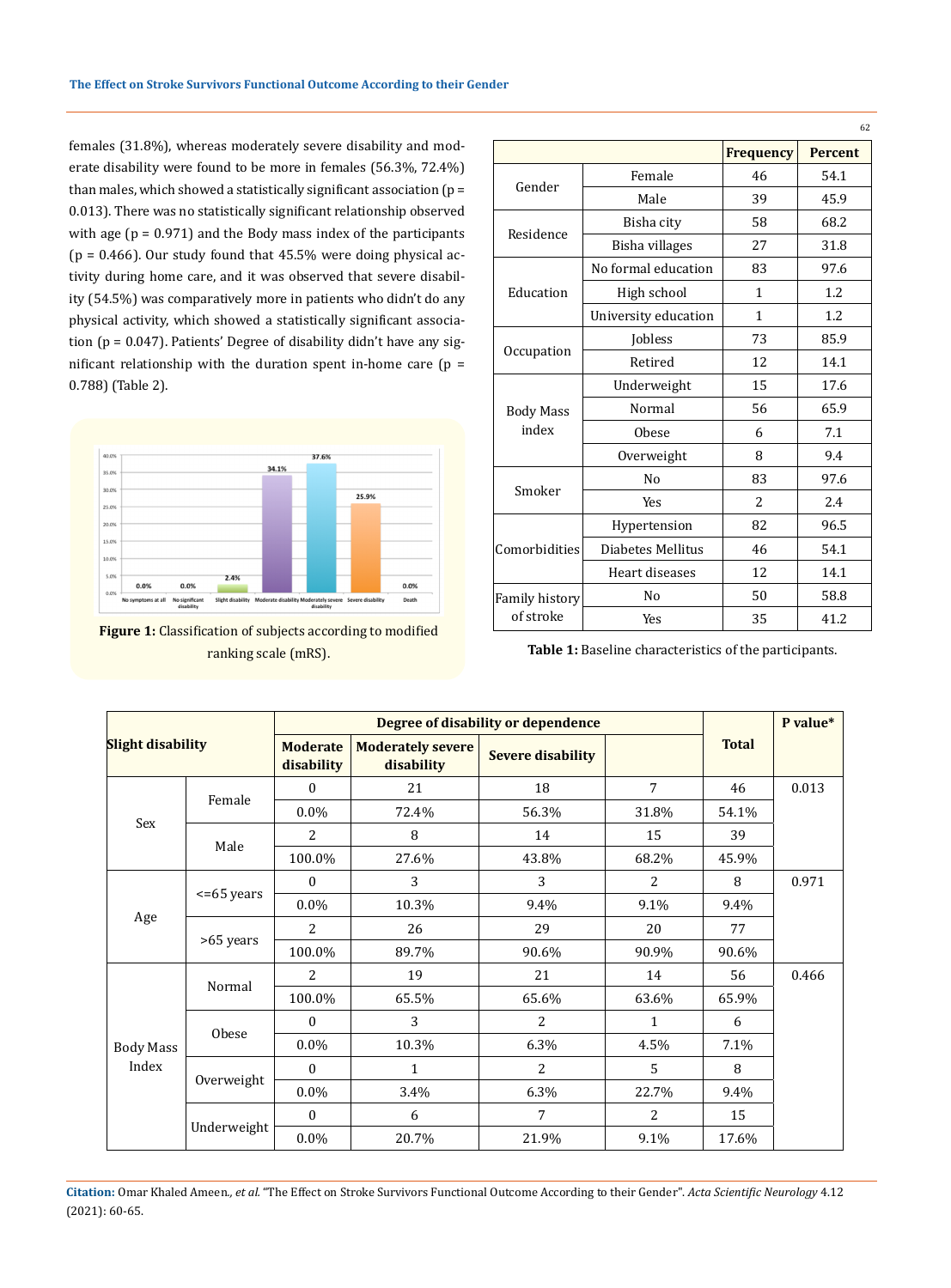| Physical<br>activity     | No        | $\mathbf{0}$ | 6     | 14    | 12    | 32    | 0.047 |
|--------------------------|-----------|--------------|-------|-------|-------|-------|-------|
|                          |           | $0.0\%$      | 20.7% | 43.8% | 54.5% | 37.6% |       |
|                          | Yes       | 2            | 23    | 18    | 10    | 53    |       |
|                          |           | 100.0%       | 79.3% | 56.3% | 45.5% | 62.4% |       |
| Duration in<br>home care | 1-2 years |              | 13    | 11    | 11    | 36    | 0.788 |
|                          |           | 50.0%        | 44.8% | 34.4% | 50.0% | 42.4% |       |
|                          | 2-5 years | 1            | 8     | 14    | 7     | 30    |       |
|                          |           | 50.0%        | 27.6% | 43.8% | 31.8% | 35.3% |       |
|                          | > 5 years | $\mathbf{0}$ | 8     | 7     | 4     | 19    |       |
|                          |           | $0.0\%$      | 27.6% | 21.9% | 18.2% | 22.4% |       |

**Table 2:** Relationship between degree of disability and other baseline characteristics.

\*p value <0.05 is considered statistically significant.

#### **Discussion**

The current study findings showed that all the stroke survivors in the home care facilities experienced some form of disabilities, with approximately 30% suffering from severe disability. The literature search shows that there are no long-term follow-up studies done that assessed post-stroke functional disabilities in Saudi Arabia. The male stroke survivors showed comparatively more severe disability than females. A study done by Kim., *et al*. among Korean stroke survivors reported that females had significantly higher functional disabilities than males  $[19]$ . It is suggested that females have worse post-stroke functional outcomes due to many factors such as weaker social and family support, with a majority of them being aged and widowed [20]. Also, females are being frailer and exhibit an imbalance between medical and social factors that make them more vulnerable to functional disabilities  $[21]$ . In our study, more than one-third of the stroke survivors didn't attend any physical activities. The social activities of the geriatric population are usually restricted and may have a tendency to receive less physical activity compared to other younger populations.

There are inconsistent findings regarding gender differences in stroke prevalence as some studies showing higher prevalence in aged women [22,23] while some other studies reporting higher prevalence among aged men [24-26]. Many factors influence stroke patients' functioning and/or disability, including body structure and function, participation in physical activity  $[27]$ . The environment is found to be a determining factor for the improvement of functional outcomes in stroke patients  $[4,28]$ . There is a decline in

life satisfaction and well-being after stroke in the majority of stroke patients, which is the result of loss of activities [29,30]. Additionally, older people suffering from chronic diseases were found to have a more functional disability and disability in self-care than others free from comorbidities [31]. In our study, the majority of the stroke survivors were suffering from one or more chronic conditions, and these hindered their recovery to normal functional activities. Moreover, these patients often have other impairments of different magnitude, often making it difficult to attend outpatient medical visits independently. Stroke survivors may sometimes find it difficult to reengage in valued post-stroke activities due to money, family, and social support, which are needed to supply personal adapted equipment such as assistive aids, good quality transportation service, and educational support. Thus, it is highly relevant that the rehabilitative activities should focus on constructing a supportive 'post-discharge environment.' Rehabilitative professionals should recognize and eliminate those environmental barriers that pose risks in the improvement of functional disabilities. A family member is usually responsible for caregiving and assisting with healthcare tasks. Thus it is essential to include these family members in the post-stroke follow-up and rehabilitative service planning. Evidence shows that caregivers' involvement in rehabilitative care plans and providing essential education to them could reduce economic burden and increase the care recipients' satisfaction [32].

 This survey research has some limitations, and these should be addressed before interpreting the findings. Firstly, this was a single

63

**Citation:** Omar Khaled Ameen*., et al.* "The Effect on Stroke Survivors Functional Outcome According to their Gender". *Acta Scientific Neurology* 4.12 (2021): 60-65.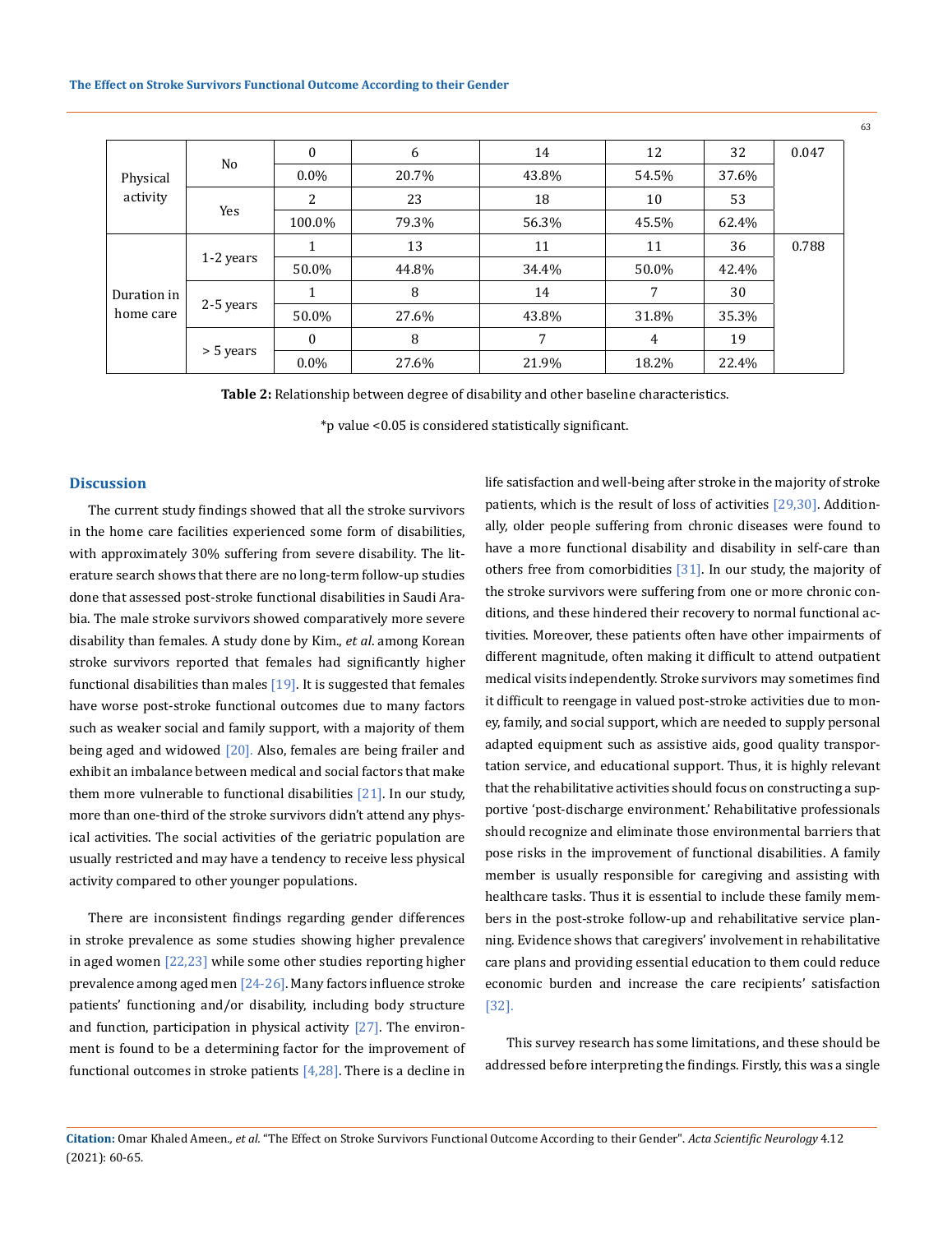institutional study than a multicenter-based or population study, and thus the findings cannot be generalized for all Saudi stroke survivors. Secondly, we didn't collect the pre-stroke mRS scores, and thus it was not possible to evaluate the premorbid functional status and compare it to the post-stroke status. Finally, we couldn't get other information about the stroke patients, such as economic status, caregivers' characteristics, or familial support, all of which might influence the functional outcomes.

#### **Conclusion**

The study findings showed that the severity of disability was comparatively higher among male stroke survivors. The disability was severe in people who didn't involve in any physical or rehabilitative activities. There is a need to identify the factors that influence the severity of functional disabilities, and gender-specific management guidelines should be developed when planning rehabilitative care or physical activities in post-stroke patients.

### **Bibliography**

- 1. [GBD 2019 Stroke Collaborators. "Global, regional, and national](https://www.thelancet.com/journals/laneur/article/PIIS1474-4422(21)00252-0/fulltext)  [burden of stroke and its risk factors, 1990-2019: a systematic](https://www.thelancet.com/journals/laneur/article/PIIS1474-4422(21)00252-0/fulltext)  [analysis for the Global Burden of Disease Study 2019".](https://www.thelancet.com/journals/laneur/article/PIIS1474-4422(21)00252-0/fulltext) *Lancet Neurology* [20.10 \(2021\): 795-820.](https://www.thelancet.com/journals/laneur/article/PIIS1474-4422(21)00252-0/fulltext)
- 2. Kim K., *et al.* ["Correlation between the Activities of Daily Living](https://pubmed.ncbi.nlm.nih.gov/24707096/)  [of Stroke Patients in a Community Setting and Their Quality](https://pubmed.ncbi.nlm.nih.gov/24707096/)  of Life". *[The Journal of Physical Therapy Science](https://pubmed.ncbi.nlm.nih.gov/24707096/)* 26.3 (2014): [417-419.](https://pubmed.ncbi.nlm.nih.gov/24707096/)
- 3. Lee PH., *et al.* ["Impacts of stroke and cognitive impairment on](https://www.nature.com/articles/s41598-021-91838-4)  [activities of daily living in the Taiwan longitudinal study on ag](https://www.nature.com/articles/s41598-021-91838-4)ing". *Scientific Reports* [11.1 \(2011\): 12199.](https://www.nature.com/articles/s41598-021-91838-4)
- 4. [Carvalho-Pinto BP and Faria CD. "Health, function and disabil](https://pubmed.ncbi.nlm.nih.gov/27556392/)[ity in stroke patients in the community".](https://pubmed.ncbi.nlm.nih.gov/27556392/) *Brazilian Journal of Physical Therapy* [20.4 \(2016\): 355-366.](https://pubmed.ncbi.nlm.nih.gov/27556392/)
- 5. Lv Y., *et al.* ["Disability Status and Its Influencing Factors Among](https://pubmed.ncbi.nlm.nih.gov/34393485/)  [Stroke Patients in Northeast China: A 3-Year Follow-Up Study".](https://pubmed.ncbi.nlm.nih.gov/34393485/)  *[Neuropsychiatric Disease and Treatment](https://pubmed.ncbi.nlm.nih.gov/34393485/)* 17 (2021): 2567- [2573.](https://pubmed.ncbi.nlm.nih.gov/34393485/)
- 6. Wang YC., *et al.* ["Important factors influencing the return to](https://pubmed.ncbi.nlm.nih.gov/23531585/)  work after stroke". *Work* [47.4 \(2014\): 553-559.](https://pubmed.ncbi.nlm.nih.gov/23531585/)
- 7. [Platz T. "Evidence-Based Guidelines and Clinical Pathways in](https://pubmed.ncbi.nlm.nih.gov/30930832/)  [Stroke Rehabilitation-An International Perspective".](https://pubmed.ncbi.nlm.nih.gov/30930832/) *Frontiers in Neurology* [10 \(2019\): 200.](https://pubmed.ncbi.nlm.nih.gov/30930832/)
- 8. Ministry of Health. Key Health Indicators (2020).
- 9. [Robert AA and Zamzami MM. "Stroke in Saudi Arabia: a review](https://www.ncbi.nlm.nih.gov/pmc/articles/PMC4048673/)  of the recent literature". *[The Pan African Medical Journal](https://www.ncbi.nlm.nih.gov/pmc/articles/PMC4048673/)* 17 [\(2014\): 14.](https://www.ncbi.nlm.nih.gov/pmc/articles/PMC4048673/)
- 10. Al Rajeh S., *et al.* ["Stroke in a Saudi Arabian National Guard](https://pubmed.ncbi.nlm.nih.gov/8236335/)  [community. Analysis of 500 consecutive cases from a popula](https://pubmed.ncbi.nlm.nih.gov/8236335/)tion-based hospital". *Stroke* [24.11 \(1993\): 1635-1639.](https://pubmed.ncbi.nlm.nih.gov/8236335/)
- 11. Al-Rajeh S., *et al.* ["Stroke register: experience from the east](https://pubmed.ncbi.nlm.nih.gov/9548005/)ern province of Saudi Arabia". *[Cerebrovascular Diseases](https://pubmed.ncbi.nlm.nih.gov/9548005/)* 8.2 [\(1998\): 86-89.](https://pubmed.ncbi.nlm.nih.gov/9548005/)
- 12. Hackett ML., *et al.* ["Health-related quality of life among long](https://pubmed.ncbi.nlm.nih.gov/10657420/)[term survivors of stroke: results from the Auckland Stroke](https://pubmed.ncbi.nlm.nih.gov/10657420/)  Study, 1991-1992". *Stroke* [31.2 \(2000\): 440-447.](https://pubmed.ncbi.nlm.nih.gov/10657420/)
- 13. Suenkeler IH., *et al.* ["Timecourse of health-related quality of](https://pubmed.ncbi.nlm.nih.gov/12242533/)  [life as determined 3, 6 and 12 months after stroke. "Relation](https://pubmed.ncbi.nlm.nih.gov/12242533/)[ship to neurological deficit, disability, and depression".](https://pubmed.ncbi.nlm.nih.gov/12242533/) *Journal of Neurology* [249.9 \(2002\): 1160-1167.](https://pubmed.ncbi.nlm.nih.gov/12242533/)
- 14. [Dobkin BH. "Clinical practice. Rehabilitation after stroke".](https://pubmed.ncbi.nlm.nih.gov/15843670/) *The [New England Journal of Medicine](https://pubmed.ncbi.nlm.nih.gov/15843670/)* 352.16 (2005): 1677-1684.
- 15. Lai SM., *et al.* ["Persisting consequences of stroke measured by](https://pubmed.ncbi.nlm.nih.gov/12105363/)  the Stroke Impact Scale". *St*[roke 33.7 \(2002\): 1840-1844.](https://pubmed.ncbi.nlm.nih.gov/12105363/)
- 16. Gurcay E., *et al.* ["Health-related quality of life in first-ever](https://www.ncbi.nlm.nih.gov/pmc/articles/PMC2813619/)  stroke patients*[". Annals of Saudi Medicine](https://www.ncbi.nlm.nih.gov/pmc/articles/PMC2813619/)* 29.1 (2009): 36-40.
- 17. Niewada M., *et al.* ["A International Stroke Trial Collaborative](https://pubmed.ncbi.nlm.nih.gov/15637449/)  [Group. Influence of gender on baseline features and clinical](https://pubmed.ncbi.nlm.nih.gov/15637449/)  [outcomes among 17,370 patients with confirmed ischaemic](https://pubmed.ncbi.nlm.nih.gov/15637449/)  [stroke in the international stroke trial".](https://pubmed.ncbi.nlm.nih.gov/15637449/) *Neuroepidemiology* 24 [\(2005\): 123-128.](https://pubmed.ncbi.nlm.nih.gov/15637449/)
- 18. van Swieten JC., *et al.* ["Interobserver agreement for the assess](https://pubmed.ncbi.nlm.nih.gov/3363593/)[ment of handicap in stroke patients".](https://pubmed.ncbi.nlm.nih.gov/3363593/) *Stroke* 19(1988): 604- [607.](https://pubmed.ncbi.nlm.nih.gov/3363593/)
- 19. Kim JS., *et al.* ["Gender differences in the functional recovery](https://pubmed.ncbi.nlm.nih.gov/21264198/)  after acute stroke"*[. Journal of Clinical Neurology](https://pubmed.ncbi.nlm.nih.gov/21264198/)* 6.4 (2010): [183-188.](https://pubmed.ncbi.nlm.nih.gov/21264198/)
- 20. Kapral MK., *et al.* ["Sex differences in stroke care and outcomes:](https://pubmed.ncbi.nlm.nih.gov/15731476/)  [results from the Registry of the Canadian Stroke Network".](https://pubmed.ncbi.nlm.nih.gov/15731476/)  *Stroke* [36 \(2005\): 809-814.](https://pubmed.ncbi.nlm.nih.gov/15731476/)
- 21. Di Carlo A., *et al.* ["Sex differences in the clinical presentation,](https://pubmed.ncbi.nlm.nih.gov/12690218/)  [resource use, and 3-month outcome of acute stroke in Europe:](https://pubmed.ncbi.nlm.nih.gov/12690218/)  [data from a multicenter multinational hospital-based regis](https://pubmed.ncbi.nlm.nih.gov/12690218/)try". *Stroke* [34 \(2003\): 1114-1119.](https://pubmed.ncbi.nlm.nih.gov/12690218/)
- **Citation:** Omar Khaled Ameen*., et al.* "The Effect on Stroke Survivors Functional Outcome According to their Gender". *Acta Scientific Neurology* 4.12 (2021): 60-65.